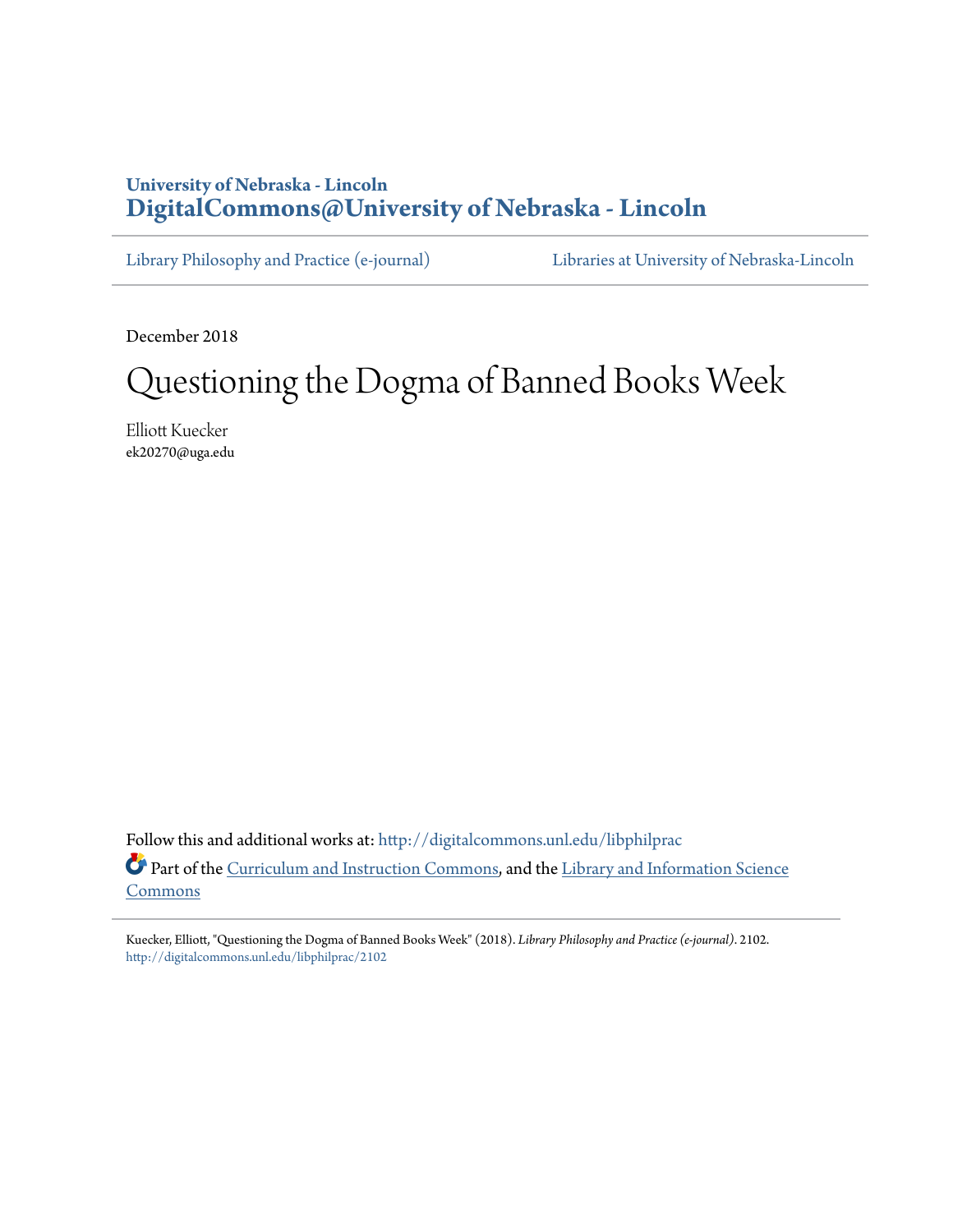Questioning the Dogma of Banned Books Week

Elliott Kuecker

University of Georgia

Author Details:

Kuecker is a faculty librarian for writing instruction at the University of Georgia and a PhD student in Critical Studies, Educational Theory and Practice at UGA.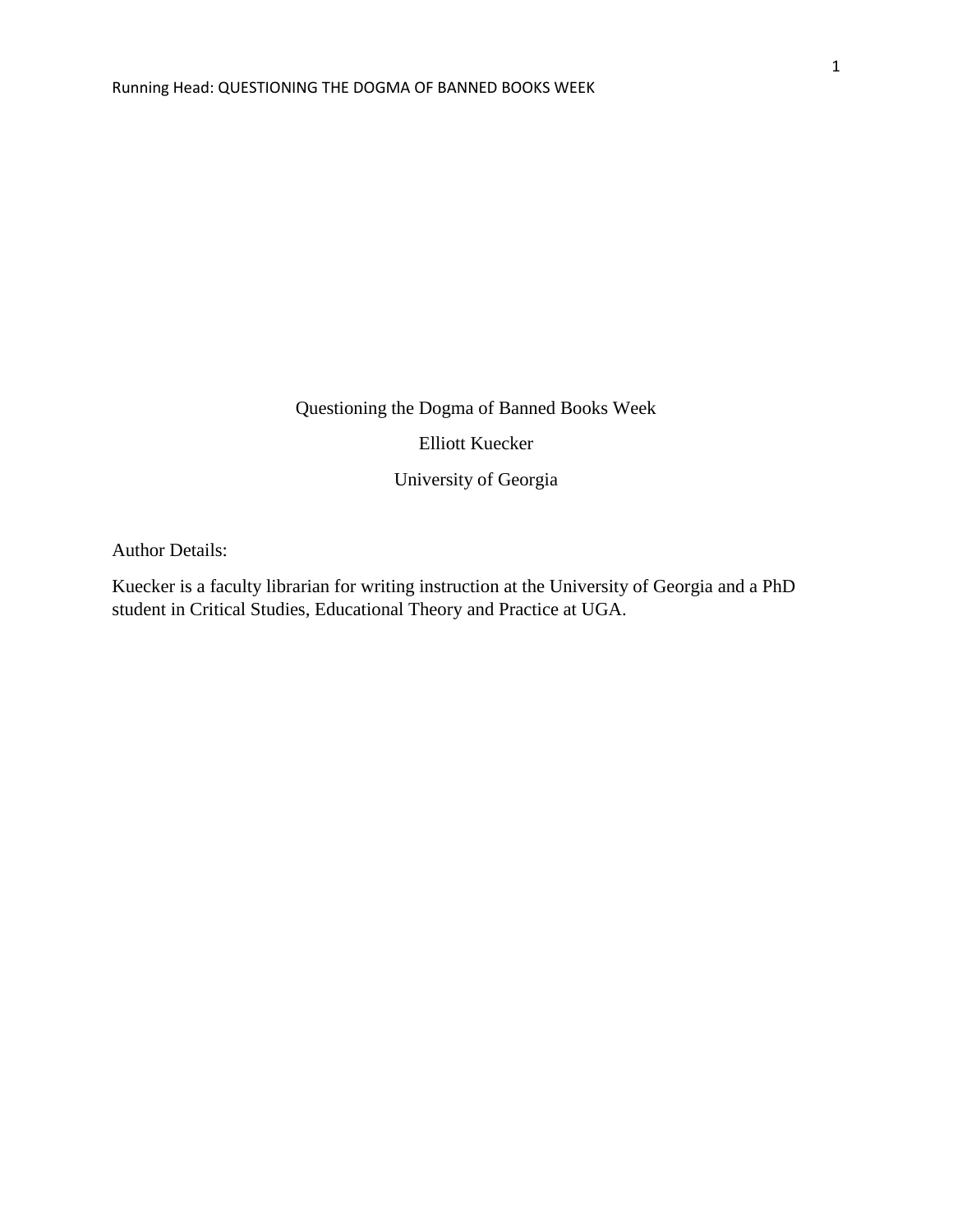Not much critical scholarship exists on the topic of the United States' Banned Books Week (BBW), but a few informal and academic articles reveal a sense of skepticism about BBW. Many note that the books on the lists are not actually banned in a legal sense. Lee (2001) wrote: "The irony of Banned Books Week is that it celebrates books, like the Harry Potter books, that are not really 'banned' in any real sense. Every library and every bookstore in the country has multiple copies of these books… even Walmart and several local supermarkets sell copies" (p. 16). Further, others have noted that those who do the "banning," are powerless: "There's something odd about a national organization [The American Library Association (ALA)] with \$54 million budget and 67,000 members reacting so zealously against a few unorganized, lawabiding parents, whose efforts, by any sensible standard, are hopelessly ineffective. The ALA's members have immeasurably more power…" (Muncy, 2009, p. 2). If the books featured in the lists of BBW are not actually banned, and if those who try to challenge them have little ability to actually censor media, then BBW must not exist to liberate books and celebrate the freedom to read, as BBW rhetoric would have us believe.

Scholar Kenneth Kidd has provided some explanation for this, arguing that BBW operates as a system for prizing books and canon-making—if a book shows up on a BBW list, it will most certainly become a bestseller and receive enormous amounts of media attention: "anticensorship efforts more generally tend toward uncritical canon-making, attributing value to books simply because they've been censored or (more typically) challenged" (2009, p. 19). The controversy created by people complaining about a book's language or content inspires an interest in the book rather than a denouncement of it, creating the dialectic of prizing. Authors and publishers know the formula for how to make a book the right amount of controversial in order to make it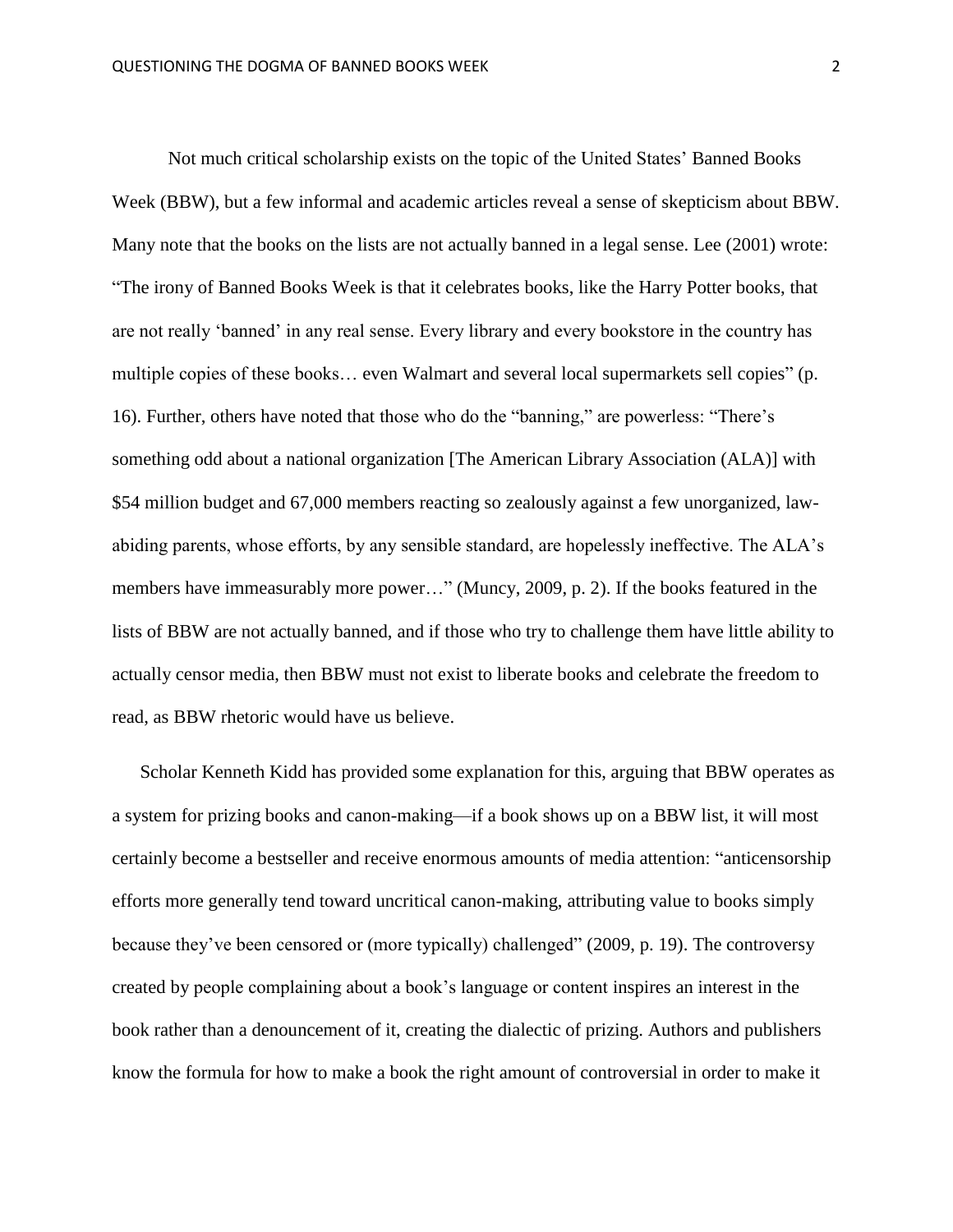on BBW, which helps position a book to become part of the new canon. Kidd's argument makes sense, given that corporate publishers would work toward their interest of selling more books, not emancipating controversial thought.

Additionally, I would like to explore the cultural capital that the ritual and discourse of BBW creates for librarians, teachers, and the institutions they work for. In all cases, I argue that BBW does not exist to celebrate democracy and the "freedom to read" while fighting censorship, but rather, functions to promote progressive identities of the individuals who take part in the ritual. The fact that *actual* banning is not even the problem we are fighting suggests that we have constructed a battle that positions those who speak against it as activists for democracy, but there isn't even much anyone has to do toward these ends in the ritual of BBW. This article focuses on (1) how such a battle is constructed through discourse, (2) what narratives of historical progress make such a discourse possible, (3) and the stakes of creating such battles. This topic is worth considering because it means that one of the biggest and most established anti-censorship movements in the United States is ultimately a distraction from actual instances of censorship—a distraction that helps sell books, write homogenous canons, and supports the performance of activism and progressive identity, in which the only outcome is to be the victor.

### **Discursive Formations and the Speakers Benefit**

Foucault argued, "'Discourse is, with respect to the relation of forces, not merely a surface of inscription, but something that brings about effects.' Thus we should study discourse 'as ways of conquering, of producing events, of producing decisions, of producing battles, of producing victories' (1974, p. 539)" (cited by Marshall, 1999, p. 309). This explanation of discourse fits a BBW conversation easily. A major part of this construction involves how the censor and anticensor are described to set up the battle and the friend-enemy relationship. Victories were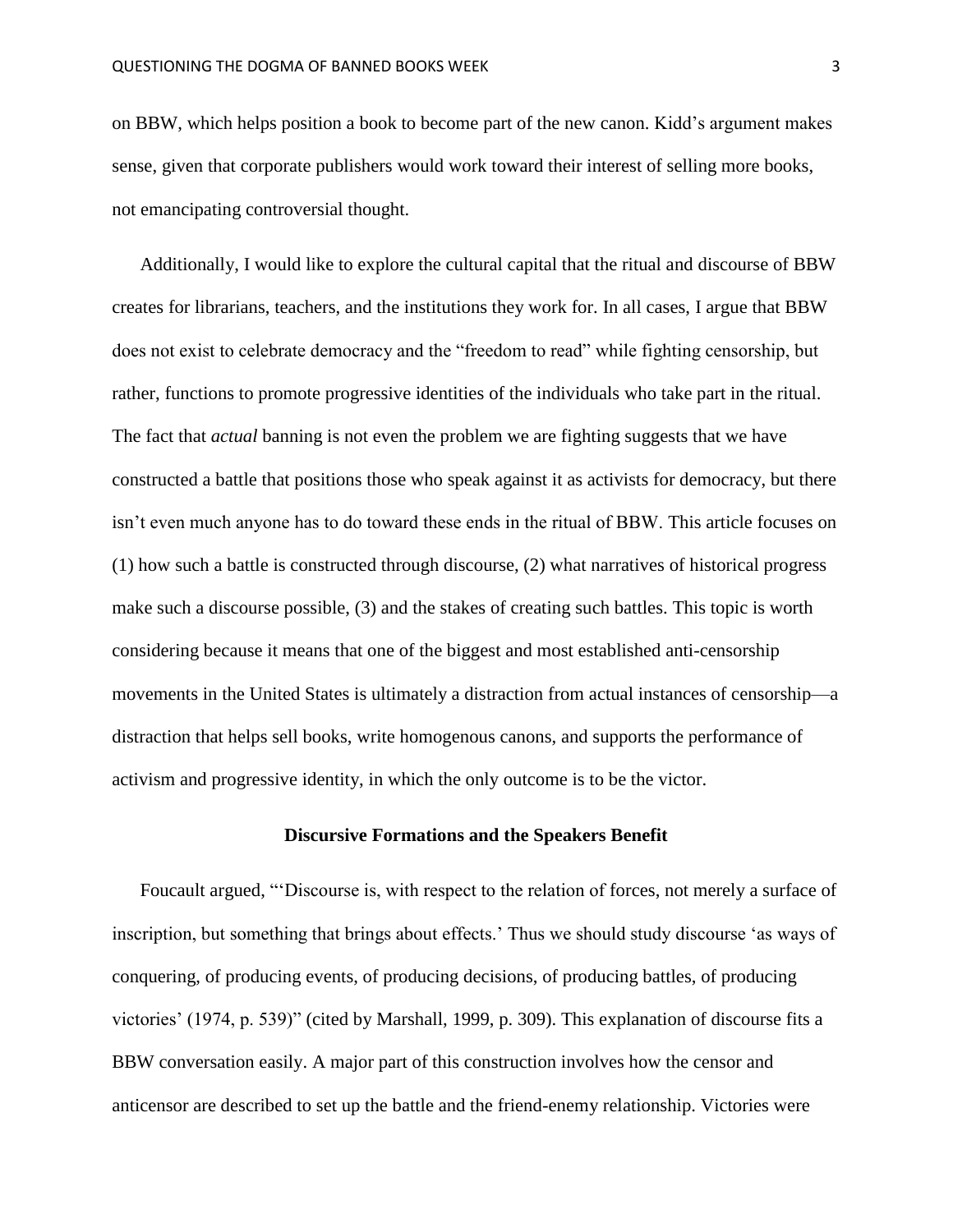constructed by producing policies such as the ALA's Freedom to Read documents, by teachers electing to teach contested texts, and by libraries and schools circulating the "banned" texts. More statements by various professional organizations, schools, libraries, and county governments produce decisions, building the corpus of this discourse. Further, this discourse this layered with citations toward a vague notion of "democracy" and vague ideas about under what ideology the United States was colonized, and how this founding is bound up in the freedom to read.

Texts from libraries and educators construct the censor as the worried mom in Texas, the overbearing minister in Kansas, and others whose politics seem backward to the goals of democracy. Kidd (2009) called them "sinner censors," to describe the way censors are shamed by self-righteous anticensors (p. 207). He wrote, "The censor is constructed as a moron also through mock rhetorics of distinction" (p. 206). Further, these censors take on a sense of terrorism, as their complaints about a book are constructed as treason against American ideals. Muncy (2009) wrote, "The ALA repeatedly emphasizes that public and school libraries are 'government bodies.' Is Banned Books Week a celebration of free speech, or it is it a way for government employees to bully ordinary citizens by stigmatizing those who complain…" (para 11). In reality a parent may complain about a reading assignment because they want some agency over what their child read, but through the BBW construction, this parent becomes the censor who we must shame. While it is often true that the person who complains about a text their child is reading has never even read the text themselves, it is very troubling that we make an enemy out of the person who is merely contesting public school curriculum when they challenge an assigned reading, an act that should also be understood as participatory democracy, even if we do not agree with their particular politics. In other words, we are asking for them to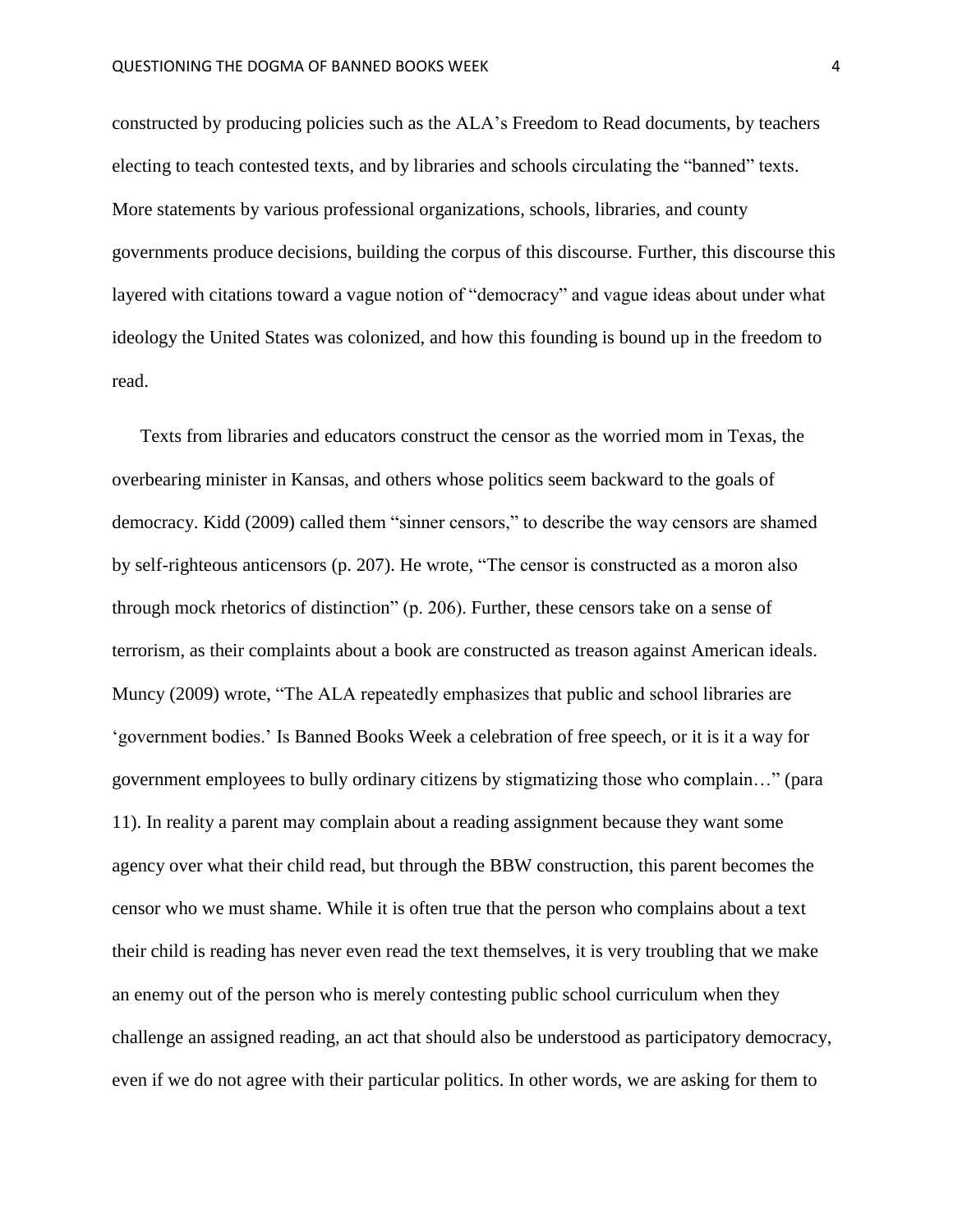passively accept what teachers and librarians decide are good texts, but in a context where a conservative value is taught in school, we would most likely celebrate those who challenge such curriculum, revealing that our interest is not in freedom to read, but the maintenance of our own identites.

In most cases, when the censor is described, the anticensor is described alongside, in opposition. For example, Laine (2017), the author wrote:

In communities throughout the country, challenges are often made by well-meaning administrators, religious groups, politicians, and parents. They argue for the removal of books they find offensive and believe may be potentially harmful to children or to society. On the other side of the issue are teachers, librarians, concerned citizens, and students who seek to protect the right to read freely. (p. 40)

This quote speaks to the development of friend-enemy politics in BBW. The librarians and teachers are "on the other side of the issue." Or similarly, in *True Stories of Censorship Battles in American Librarians,* (2012): "Librarians are the gatekeepers of information for the communities they serve. The First Amendment, the Freedom to Read Statement, and the American Library Association's Bill of Rights are documents that encourage librarians to swing the gates wide open and allow information to flow freely" (p. 1). This instance cites administrative documents that help codify "decisions" in discourse, which is a signal back to Foucault's notions of discourse that causes effects; this statement also defines the entire profession of librarians as those in opposition to the censor. The ALA Freedom to Read Statement even keeps company with the nation's First Amendment, providing a powerful image of the role of the ALA as some type of second big-government operation that could lock the gates on information, but has instead decided to let everyone all in.

This rhetoric works well for producing the librarian as activist who fights the censor, but in this formulation, most librarians do not have to *do* much of anything other than talk about it.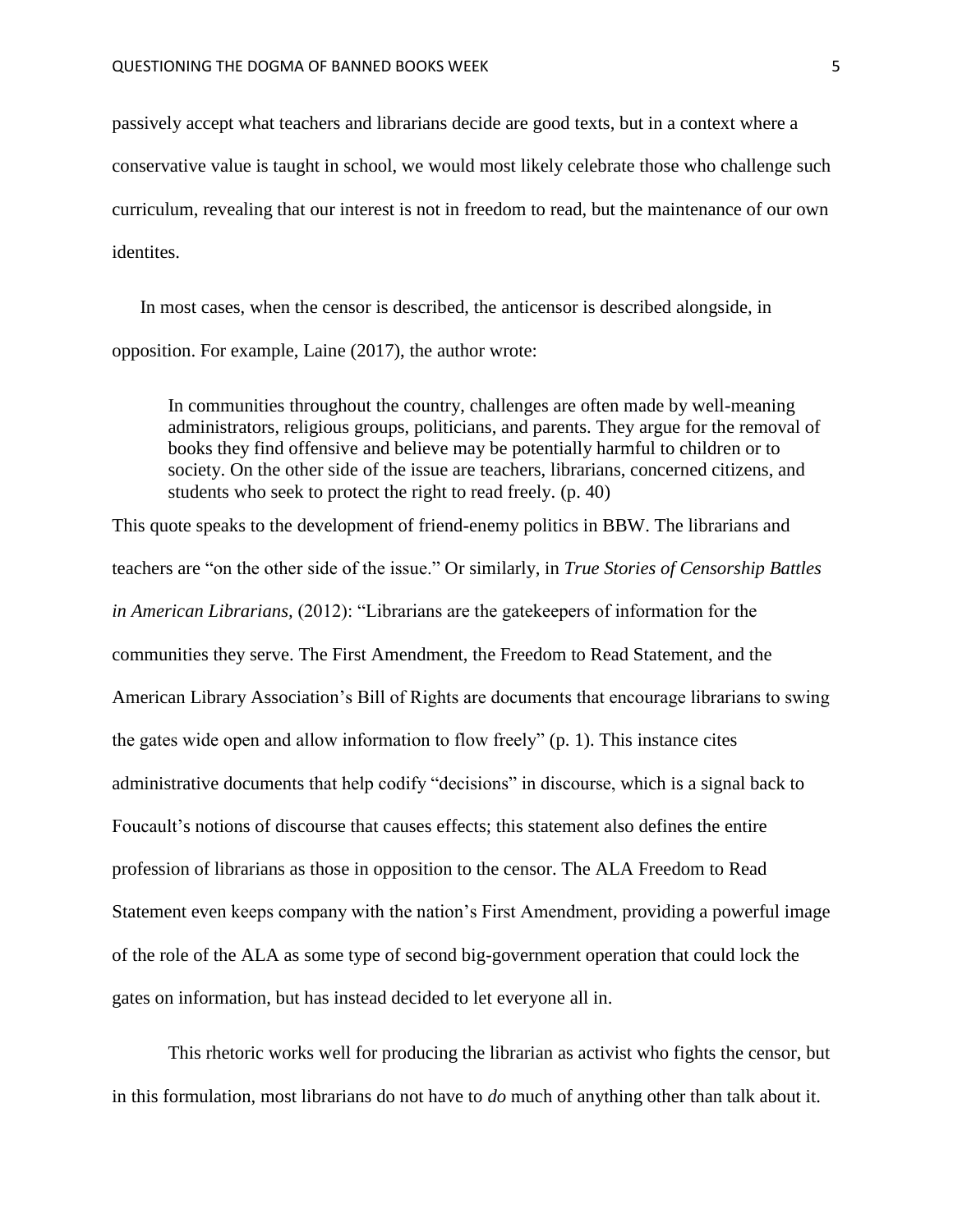How this works can be understood through Foucault, again. He describes the notion of the "speaker's benefit" in his *The History of Sexuality Vol. I*, to explain how people in the present can easily describe Victorians as being sexually repressive/repressed, and through the commonplace notions that history has progressed for the better, and with it some liberation from sexual repression has been obtained, we are now on the other side of that oppressive power. He proves this is a false notion in great detail; a notion that is created by the present speakers because they have the most to benefit from constructing the idea that those others --those on the wrong side of time-- repressed sexuality so much. He wrote (1976/1990):

But there may be another reason that makes it so gratifying for us to define the relationship between sex and power in terms of repression: something that one might call the speaker's benefit. If sex is repressed, that is, condemned to prohibition, nonexistence, and silence, then the mere fact that one is speaking about it has the appearance of a deliberate transgression. A person who holds forth in such language places himself to a certain extent outside the reach of power; he upsets established law; he somehow anticipates the coming freedom. (p. 6)

The notion of the speakers benefit is truly at the crux of understanding the success of BBW in creating a professional narrative. Applying this theory about sexual repression more broadly, if educators suggest that books are repressed and prohibited, then the mere act of talking about it, especially in performative outrage –while citing things like general notions of democracy—creates the illusion that we are *better* than that, and that we fight that. Kelly (2013) wrote that Foucault argued that in this world, "Any talk about sex has thus become a radical act of transgression, a political act in and of itself. Overcoming the embarrassment of talking about sex becomes something that proves our radicalism" (p. 20). In other words, the liberator does not have to take action; they only have to talk constantly about it and shame the censor. This works to situate the liberator outside of the repressive power, or so the hypothesis goes.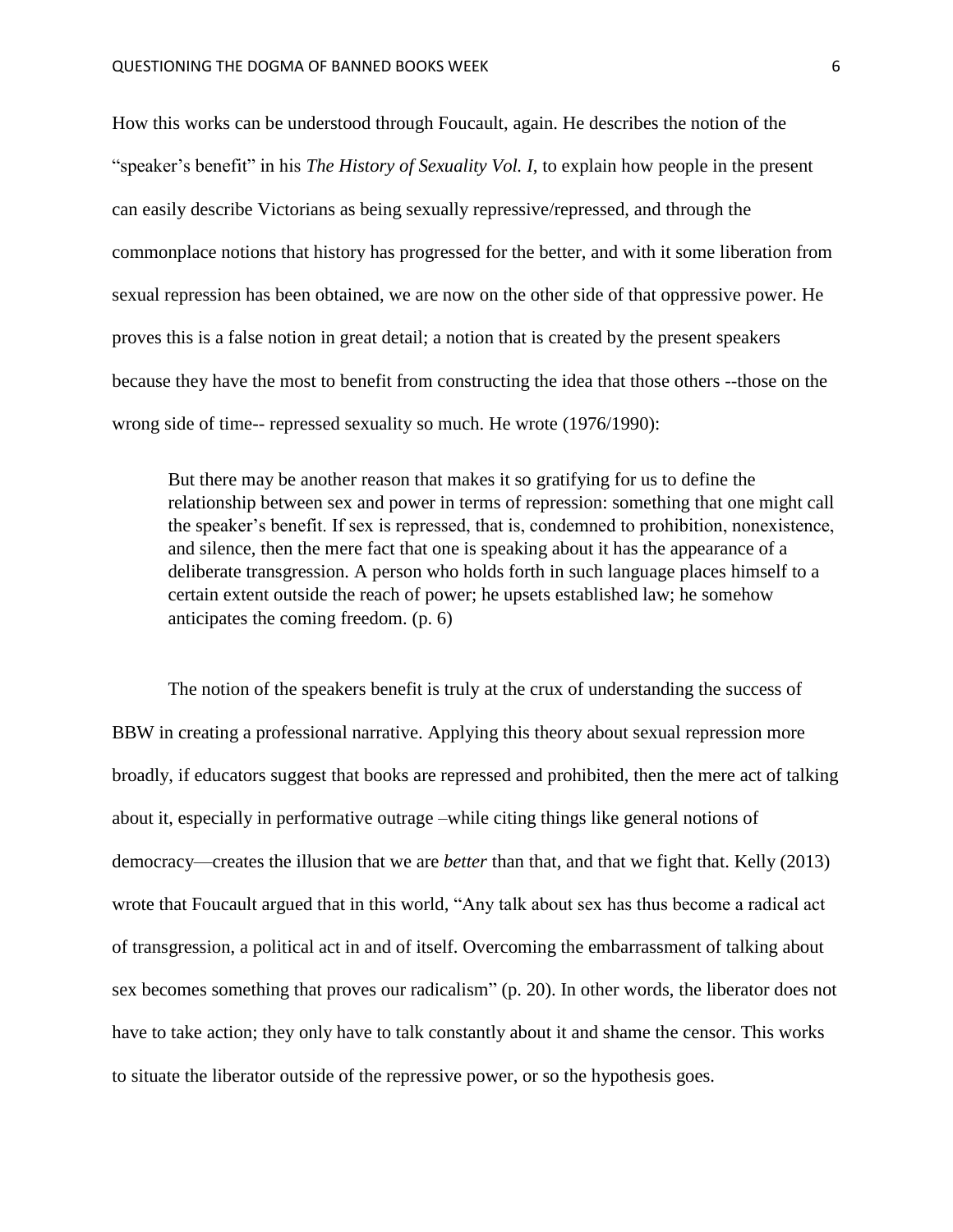Kidd describes how the censor is presented as a "moron" in this rhetoric, but when we add the vague idea of democracy, the censor also becomes unpatriotic, and perhaps evens a terrorist, which is most likely worse than being a moron in some circles. One piece on BBW reads: "Here in the USA, our founding fathers recognized the importance of the freedom to examine all ideas. They framed it in the First Amendment of the US Constitution" (Long, 2006, p. 73). This type of rhetoric is problematic, given that we know our country was founded as a colony, we know "our founding fathers" performed genocide to take the land and resources, we know that slavery became operational early on and provided the power to build the country, and so on. Given this, how can "the freedom to examine all ideas" be held up in this context, especially when this is being cited for the mere act of making enemies with censors who one might argue, want some freedom to examine ideas related to assigned curriculum. Similarly, the introduction to another piece on BBW begins,

On September  $11<sup>th</sup>$ , as terrorists slammed two hijacked planes into the World Trade Center, another into the Pentagon and a fourth heroically diverted to a field in Pennsylvania, the wobbly "d" in democracy, which has been legislated and 'hated' into lower case over the decades, fell into those thousands of dismembered and instantly cremated bodies at the World Trade Center… With the fall of that already wobbly 'd' comes a greater sense of unease and terror, for these tumultuous, hate filled and violent times are certain to encourage the banning of even more books. (Muse, 2002, p. 22).

In this sense, BBW has gone so far from simply advocating for "controversial" books to be read in schools and libraries, and into the destruction of democracy through dismembered bodies; the rhetoric of the decay of democracy fits romantic ideas that have little to do with the reality of our founding of the country. The restoration of democracy also somehow involves a cessation of challenging books, putting violent terrorists alongside random people who have complained about books being read in schools and libraries.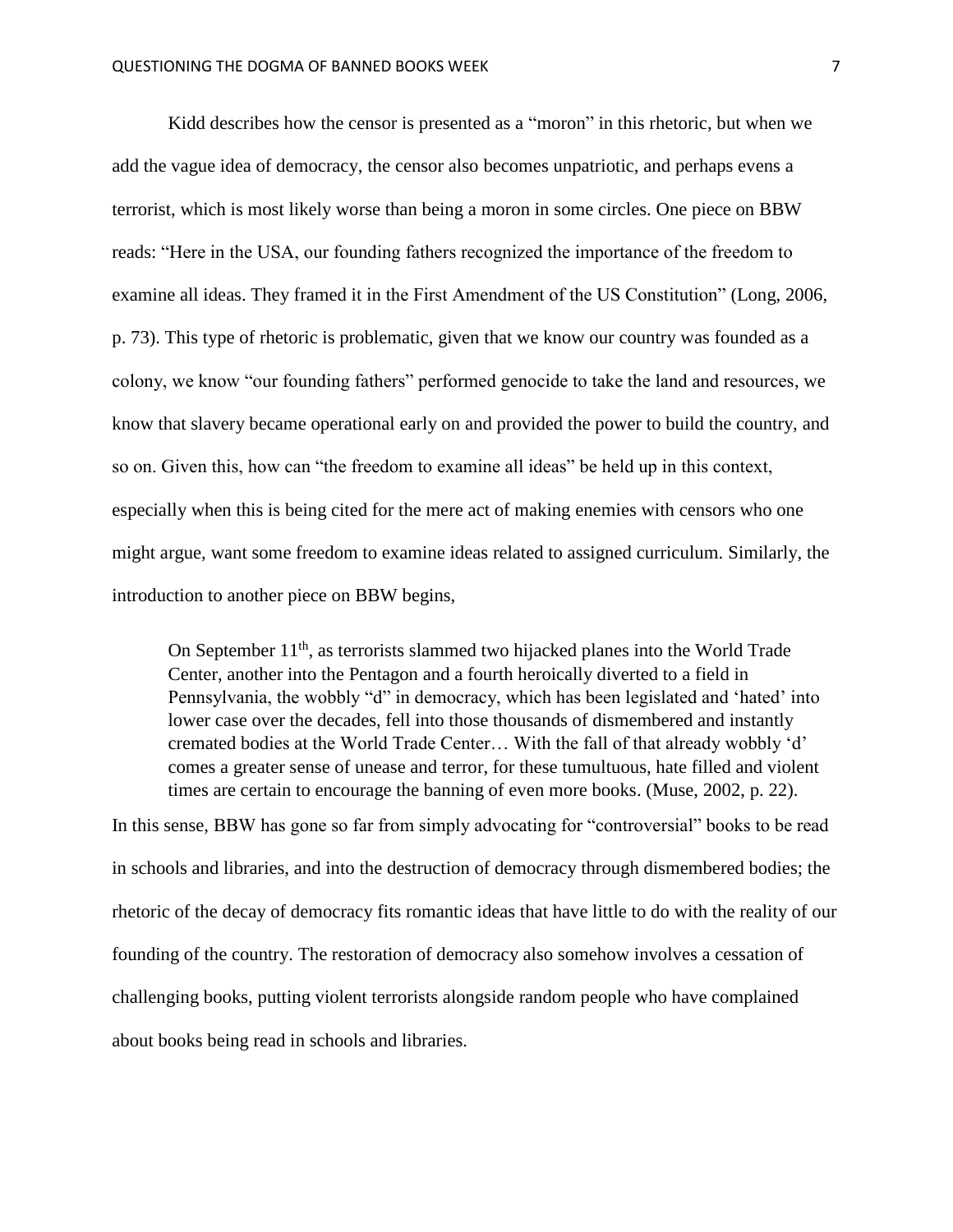The relationship of banned books and democracy, and arguments that hinge on restoring democracy through the cessation of challenging books, might make sense if the books were actually banned, but this kind of discourse is evidence of the rhetoric created through BBW. Not only is the notion that books are literally banned a construction, but this also gives a sense that books are being banned in such large volumes that those who do it, like those who crash planes into buildings full of people, are threatening what American life once was like, but which is now lost. An obvious fallacy of this is that the notion of the lost, better American life is not any real American life that ever existed, but a sort of vague neoliberal version of some past we did not ever have.

Essential to this discourse is a specific historical narrative of librarianship. Koehler (2015) describes that the ALA's office for Intellectual Freedom explained that "intellectual freedom is the heart and soul of the profession" (p. 124), but that these are actually new adoptions, as "Intellectual freedom has not been the heart of the profession for most of the history of libraries. It is only in the twentieth century that intellectual freedom has been equated with democracy and accepted among the first principles of librarianship by librarians and library associations" (p. 124). U.S. Libraries of the early twentieth century were still on precarious footing as individual units with few unifying elements. Wiegand (1989) wrote that for many years libraries were "local institutions only recently established and, on the whole, representing and reflecting the dominant culture the vast majority of which were managed by a white, Protestant, middle class searching for a clear identity and a clear set of professional goals, and eager for public recognition" (1989). This need for professional goals and public recognition lead to library school curriculums, ALA axioms, and other standards that helped pull the local institutions together.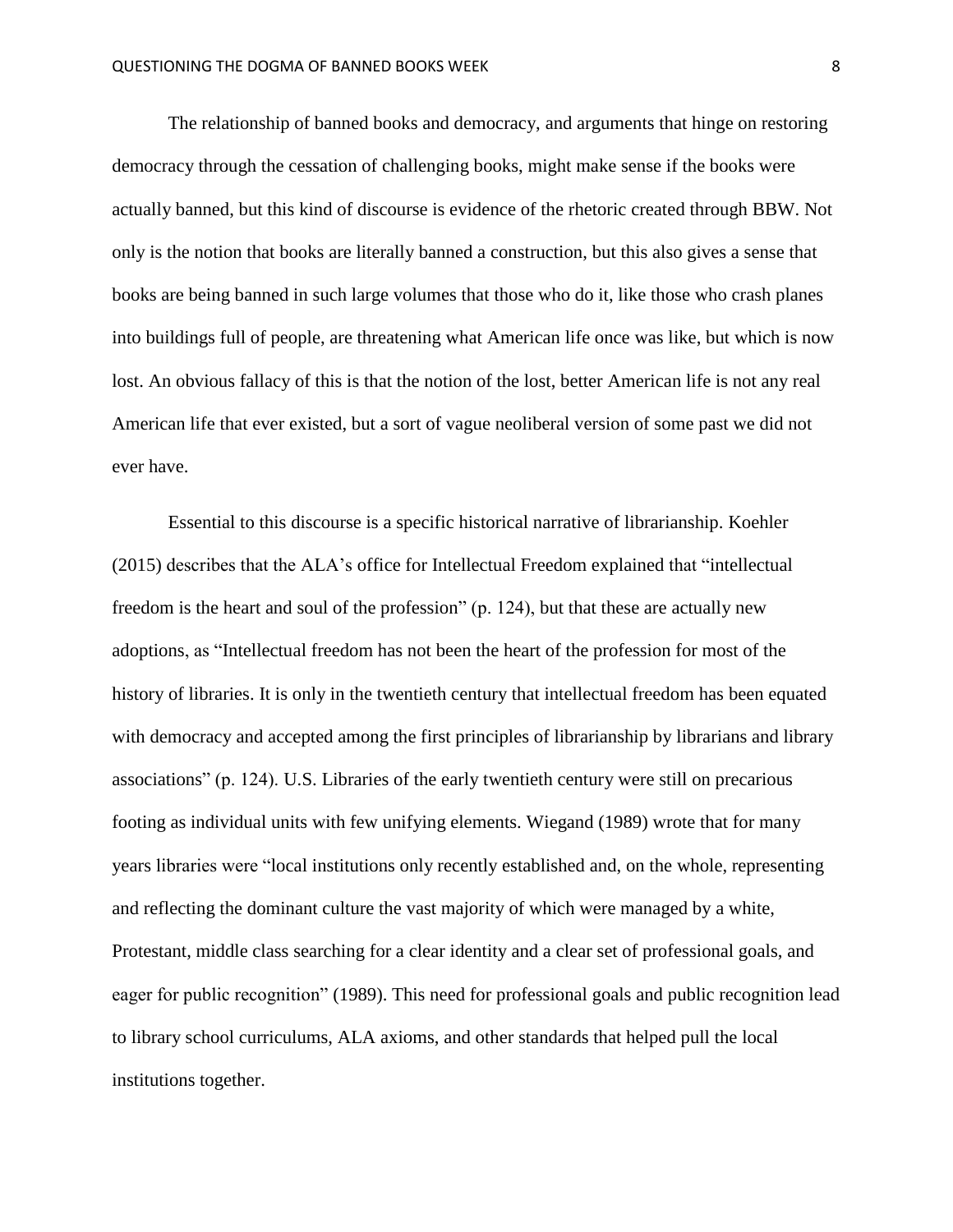Libraries have been involved in ethical selections of materials since their beginning. In the early days, promoting didactic books that contributed to education for good citizenship was a point of pride. Wiegand (1989) wrote, "Because the ideology of reading dictated the exclusion of bad reading as well as the inclusion of good reading, turn-of-the-century public librarians willingly assumed the role of censor as a part of their professional credo" (p. 4). These librarians would have been proud to publicly express that they collected with a certain goal. Contributing to citizenship education was this era's promotion of democracy. In these earlier days, defending democracy through reading meant promoting good reading, and in times of war, this meant weeding the collection of propaganda that might aid enemies. Both Wiegand (1989) and Arthur P. Young (1982) have written about the ALA's involvement in WWI through providing books for soldiers to improve the library image in the USA. Regarding this weeding of propaganda, Wiegand (1989) wrote, "Despite the potential impact of the cases on library services and collections, however, the nation's library community was noticeably silent... A few members of the library community did protest individually…" (p. 188), but largely the library community supported this type of censorship within its own walls. This history does not suit the ALA's current chosen identity, so it is not talked about much. Zerubavel (2003) describes how such narratives are created, writing, "The discursive production of a continuous biography consists of playing up those elements of our past that are consistent with … our present identity while downplaying those that are incongruous with it. That process entails invoking the classic Aristotelean distinction between the 'essential' aspects of an object that we believe constitute its 'true' identity and those we conventionally consider merely 'accidental'" (p. 53). In the case of the field's professional identity, moments of censorship are incongruous with the biography that aids its current identity. It is "true" that librarians are liberals and will fight for that which is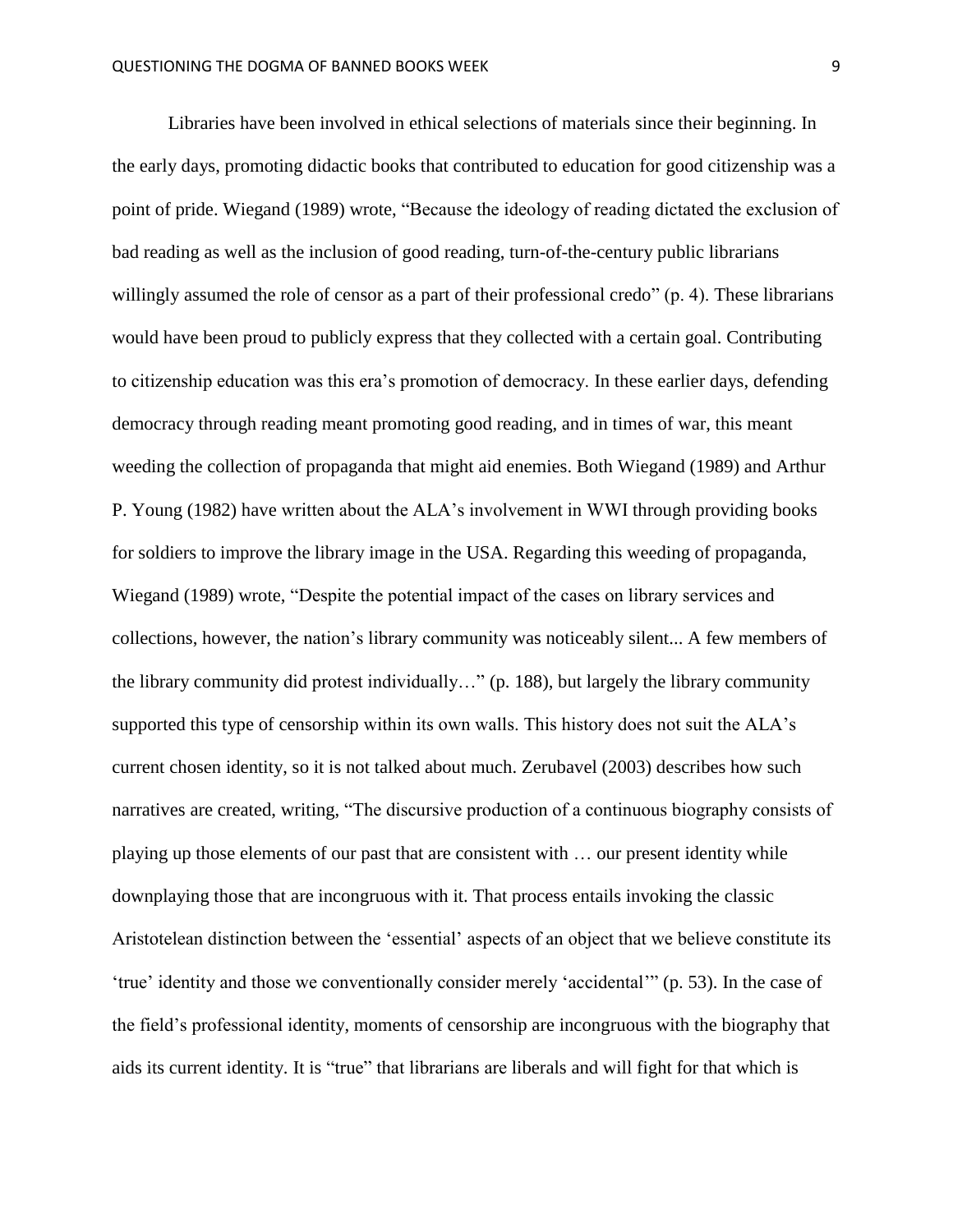democratic. It is "essential" that librarians prevent censorship from anti-intellectuals. All of this is controlled through careful identity construction.

### **Historiography, Bibliography, and Progress**

Essential to creating the proper effect, this discourse must take on a particular historiographic orientation. Often the "speaker" or liberator will be thrown into a state of incredulity that a censors would do something so shocking as to challenge someone reading a book. This outrage largely hinges on history: we should be *beyond that now*; people should not do that *anymore*; democracies are not primitive spaces in which such behavior is acceptable. Working with the repressive hypothesis means that we are looking at others from a different time or from a different place, and the mere act of speaking against it creates our superiority to such repression.

This feeling of outrage toward either the past censor or the current censor –regardless of whether this outrage is authentic or merely a show—is only possible when working under the notion of historical progress; society has gotten better through the years because of technological and ethical progress. This is one dominant view of history and one that literature on BBW embraces.

For example, a bibliographic book on banned books begins with this introduction:

Twenty-first-century society continues to deal with a restraint that has inflamed passions since humanity began to keep a physical record of history—that is, the censorship of important ideas and truths accepted by many, yet offensive to a vocal few. In lighter moments of thinking about censors, we might imagine a creative cave dweller industriously chiseling figures on a rock wall to record recent incidents. As the cave dweller works, a self-important local official walking barely upright appears and demands the addition of distinguishing characteristic to signify the prestige of the leader, the separation of certain participants who should not appear together, the reduction of the apparent prestige of another figure and the provision of additional loincloths or other body coverings to still other figures, as well as the removal of symbols, once popular but now offensive… (Karolidas, Bald, and Sova, 2005*,* p. ix)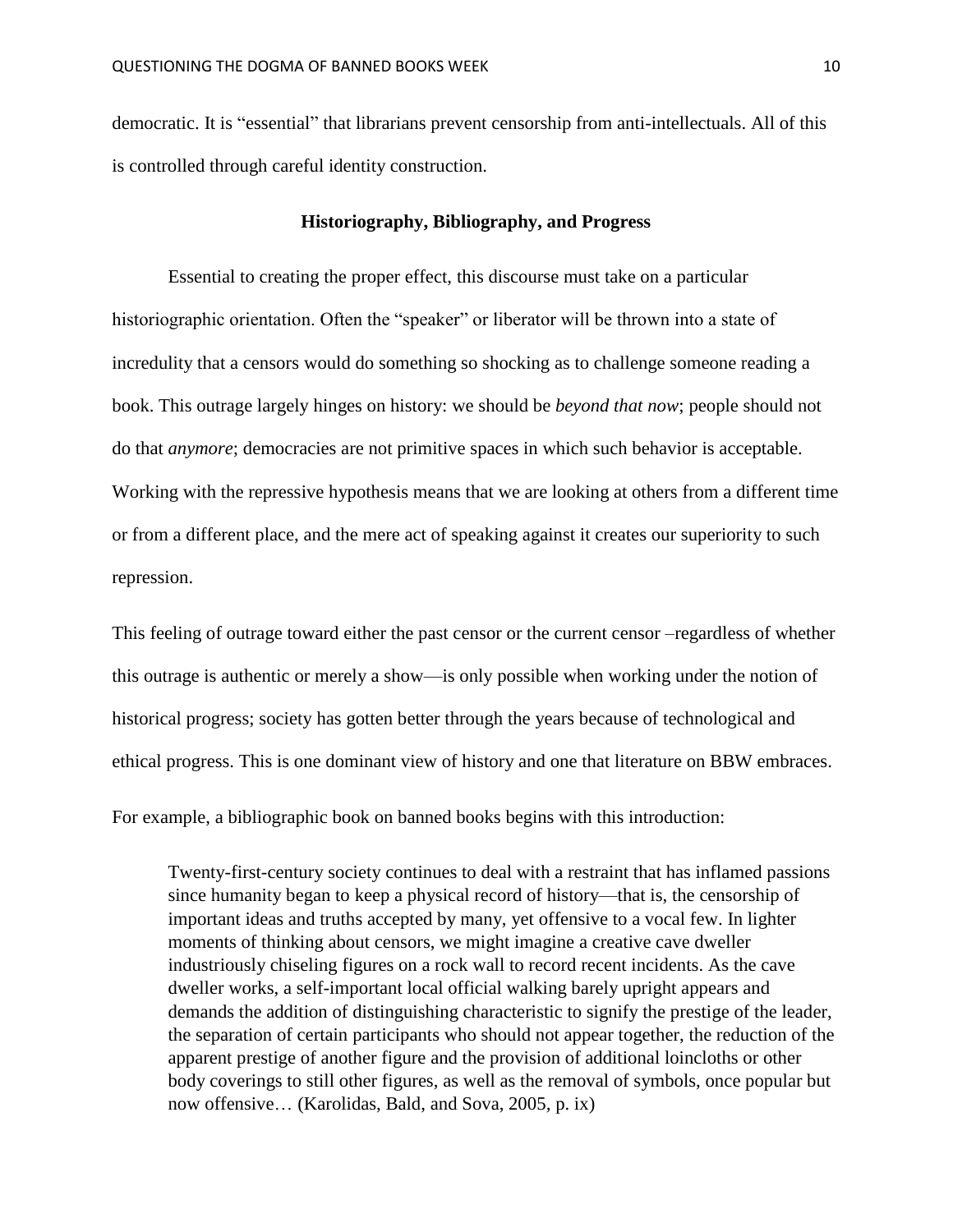The argument here is that we have not evolved as much as we should have; we are doing what cave dwellers, barely walking upright, must have done. Most likely pre-capitalist society did not function in exactly this way, but regardless, these authors urge us to think that because a teacher in the mid-west thought that a young adult novel with a masturbation scene was too graphic for ninth graders, we have defied the natural inclination to evolve into better humans than our barely upright former humans.

The rhetorical position that posits that we should be beyond this, and that only "backward" people still do this, is crucial to understanding how such a narrative has materialized, and how the profile of the censor is created. Zerubavel (2003) argued, "Yet the most common manifestation of this progressionist historical scenario is the highly schematic backward-to-advanced evolutionist narrative. It is quite evident, for example, in conventional narrations of human origins, which typically emphasize the theme of progressive improvement with regard to the 'development' of our brain, level of social organization… it is evident whenever modern, 'civilized' societies are compared to so-called underdeveloped, 'primitive' ones" (p. 15). The performance of BBW would not work with someone who does not buy the progressionist historical scenario, as the outrage that it *still* happens is essential. For example: "Censorship by religious, kingly, and parliamentary authorities was familiar in the past. Actual or attempted repression by governmental authorities at every level is all too familiar in the present. This is true even in the relatively free societies." (Haight and Grannis, 1978, p. vii).

Similarly, if there are numerous instances of book banning through history, we can accumulate them to make the idea seem urgent. Bibliography is the dominant genre of BBW even today, which is surprising given that bibliographies have become less relevant as guides for selecting books. Bibliographies were once very important to librarians and thus a topic taught in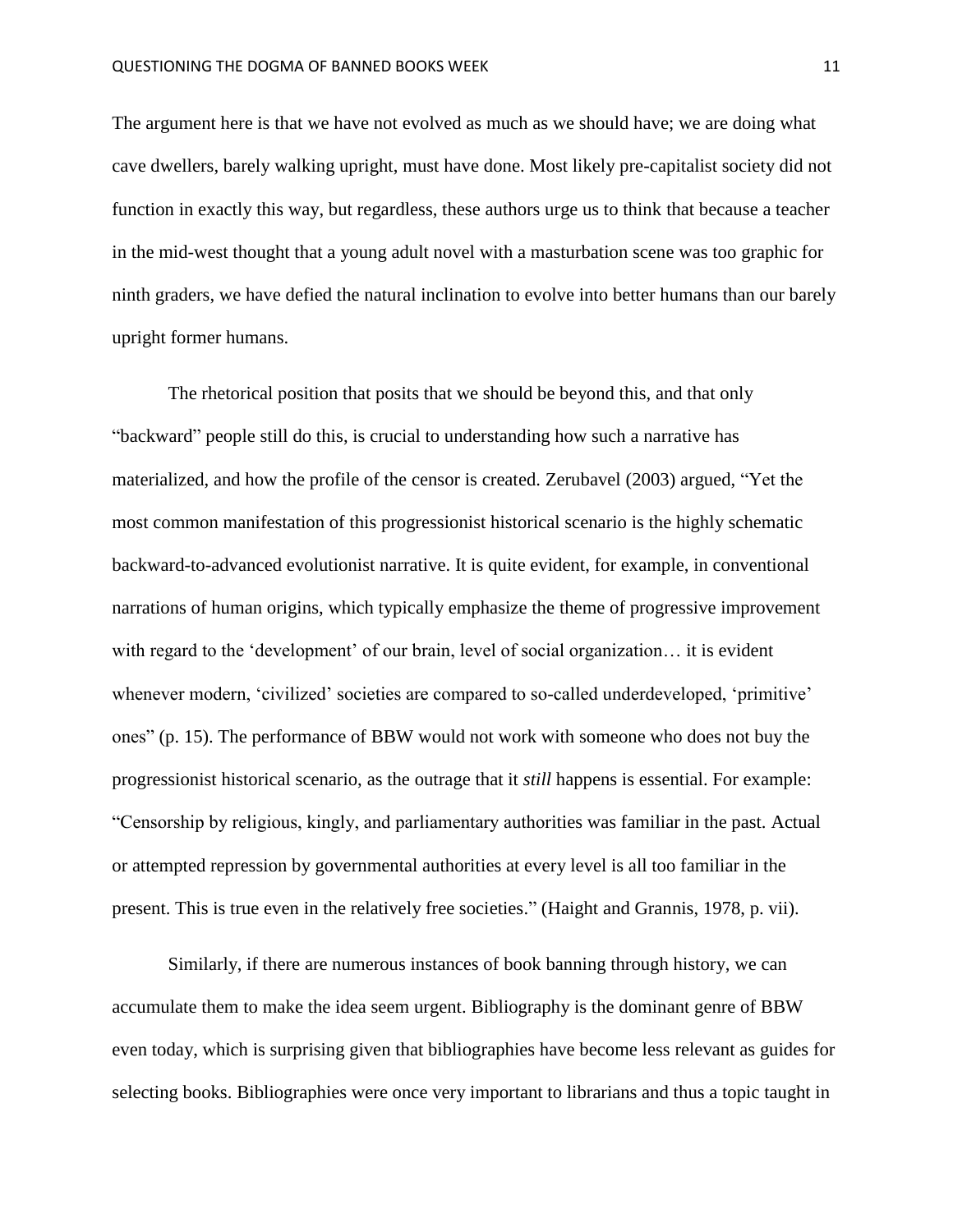library school (now typically only taught at Rare Books School) because they provided a guide for libraries to create a thorough collection. Things like *Booklist* are born from this tradition. Bibliographic literature is much less essential now and used more often to compile obscure things, such as all the alternative presses related to a topic. The ALA publishes the "Top Ten Most Challenged Books Lists" and Robert P. Doyle authors "Books Challenged or Banned" list annually, but there are also bound versions, like *120 Banned Books* and *Literature Suppressed on Sexual Grounds.* Most begin with a qualification, such as, "Although examples of this unofficial censorship are shown here, we cannot easily address ourselves to these small daily murders of words and ideas except to note that they exist and hope that the reader does not forget them" (Haight, 1955, p. viii), creating the drama that though nothing is official about this, a murder has taken place.

Most of the books on these lists are, as Holley (2012) put, "easy to defend" (p. 82). Indeed, "In 2001, the three most controversial titles for young readers were *Harry Potter and the Goblet of Fire* by J.K. Rowling, *The Giver* by Lois *Lowry* and *Are You There God? It's Me Margaret* by Judy Blume" (Muse, 2001, p. 22). The lists of books are ones that are so agreeable that any reasonable person would be outraged if they found out such a book was banned: "In 2004, that may seem difficult to believe, but the reality remains. Parents and librarians are often shocked to hear that books in the Captain Underpants series have been challenged …" (Karolidas, Bald, Sova*,* 2005, p. ix). Most of the lists tend to look like the book displays in libraries and stores, rarely containing anything *too* controversial, such as *120 Days of Sodom* and other hyper-sexual texts. The assertion that "Banned Books Week (BBW) celebrates the freedom to choose or the freedom to express one's opinion even if that opinion might be considered unorthodox or unpopular" (ala.org, para 1) is not actually true, then, as BBW does not act as a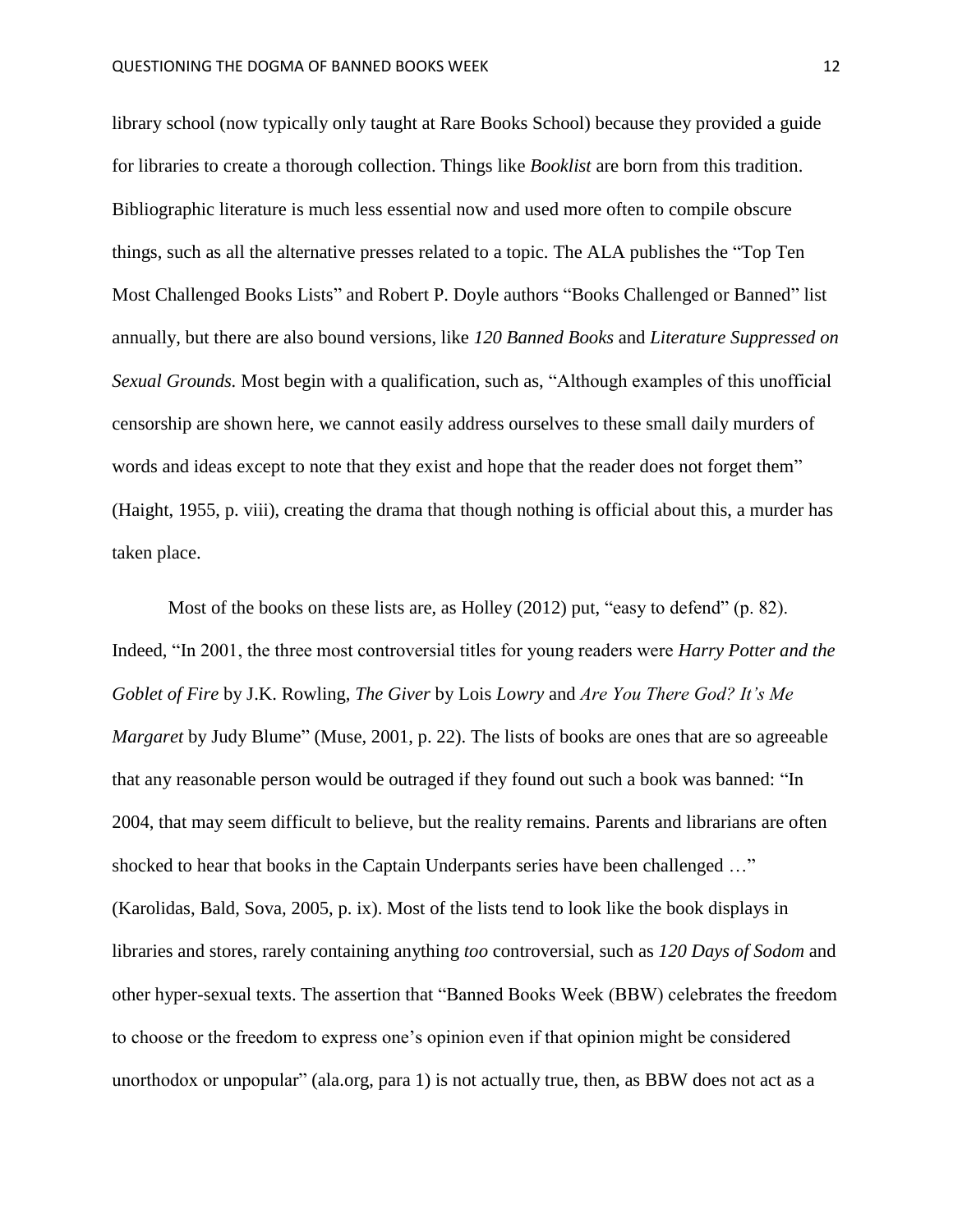way to open the doors to all reading material. It promotes specific books to aid corporate publishers and particular (as Kidd argued) or to promote books that construct a certain narrative and identity for "anticensors," as I am describing. Truly radical books do not support the capitalist imperative: "Booksellers often display challenged books by the cash register or in store windows; in some instances, literary characters appear behind bars or in stocks. Independent bookstores and the ALA are certainly worthy of our patronage but it's telling how easily BBW has become yet another literary-consumerist party, one that gets bigger every year, by celebrating books that are ostensibly imperiled" (Kidd, 2009, p. 211). In all cases, the thing that we are selling in these bibliographies and displays is a very specific product, though we are not honest about what that is.

Further, bibliographies and book lists like the ones that create the BBW canon, often critical intervention, as they are mostly just lists, which can in turn create a narrative of history that lacks critical intervention. The form of a bibliography can operate through shear accumulation; the character of the contents of the bibliography does not matter as much as the volume of the contents, sometimes. Bibliographies have a piling-on effect, especially when arranged chronologically. Ultimately, they do not tell history, they create history: "Libraries, bibliographies, folk legends, photo albums, and television archives thus constitute the 'sites' of social memory as well as some useful means for studying it. So, for that matter, do history textbooks, calendars, eulogies, guest books, tombstones, war memorials, and various Halls of Fame" (Zerubavel, 2003, p. 6). A list can seem banal and harmless, like that of a guest book or tombstone, but actually it has power to create a linear narrative history out of random incidence, combining many instances into something that then forms a mammoth whole.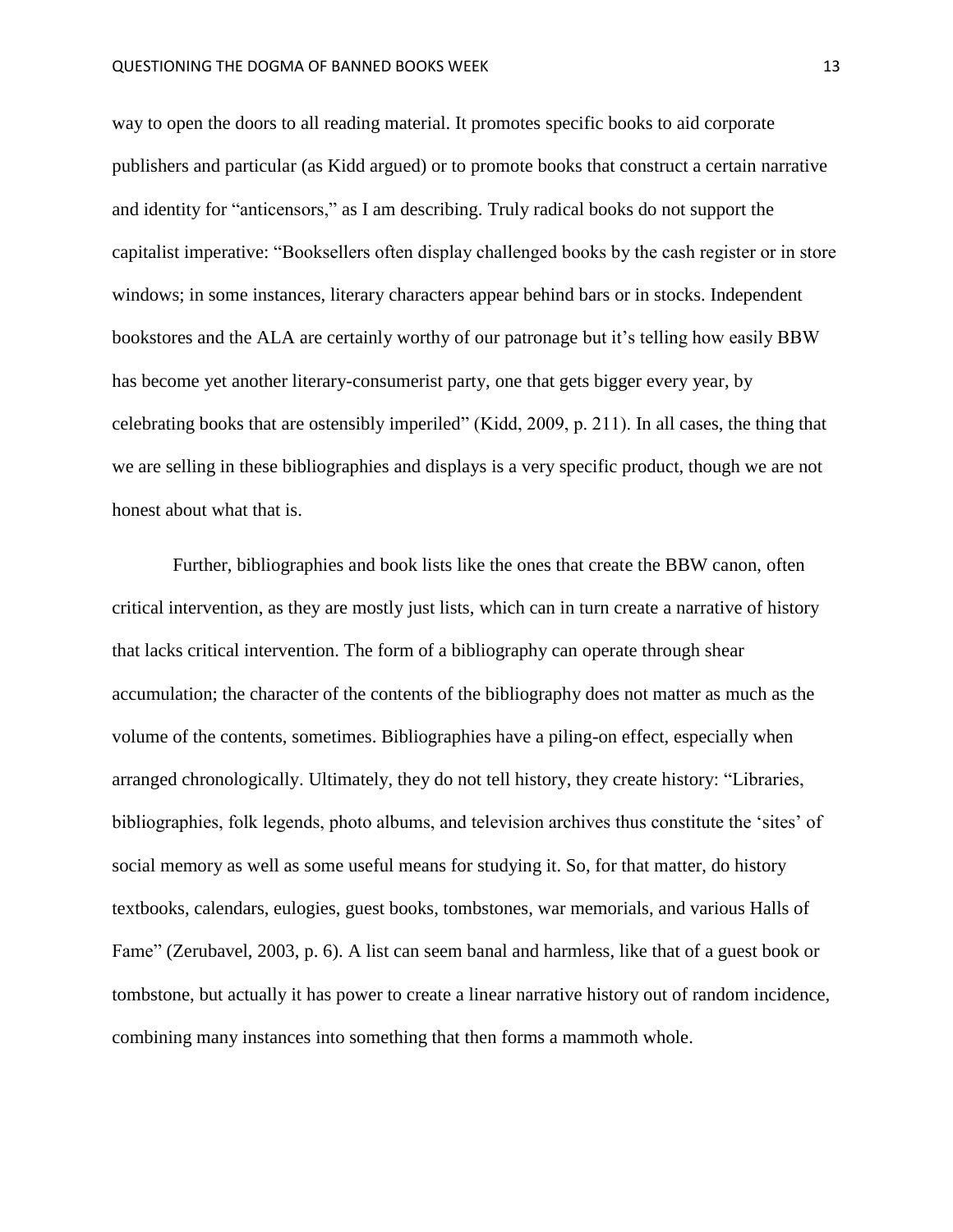### **Hidden Verdicts**

Simply talking about censorship constantly does not deliver us from censorship, as even the act of making a BBW display is an argument about what one should read. As Kelly (2013) says in reference to Foucault's theories, "It is quite conceivable that we can talk about sex all day long and remain sexually repressed" (p. 22). Discussing how libraries have a strong role in what communities read, Muncy wrote, "but this power is so familiar it's invisible. Why do parents' public petitions constitute censorship, while librarians' hidden verdicts do not?" (para 10). BBW creates a small canon of mostly uncontroversial books, directing reader's attention toward some texts and away from potential others. Holley writes, "My particular favorite as a challenge for intellectual freedom is a specialized career guidance book for the sex industry, *Turning Pro*, by Magdalene Meretrix. Many of the occupations in the sex industry are as legal as being a church secretary; but this book, according to WorldCat, is held by only one American public library system" (2002, p. 82). The lists, then, also help to prevent censorship by privileging commonplace books over ones like Holley mentions. They also rarely include small press books, radical philosophy, non-assimilationist queer books, and so forth.

The things that would never make it onto a banned books list would require too much contentious activism and a questioning of the ethics of circulating certain media, the ethics of reading, and the pedagogical risks people would perceive within the texts. Given that some people still complain about books that have mild content, like boys kissing boys, truly advocating for more extreme controversial content would require more of a burden than BBW would want. One librarian opened up about her approach in a book about fighting censorship in libraries: "Had the characters not been gay, I most likely would have ordered the book without a second thought…. I discussed my decision with our library branch manager, who sincerely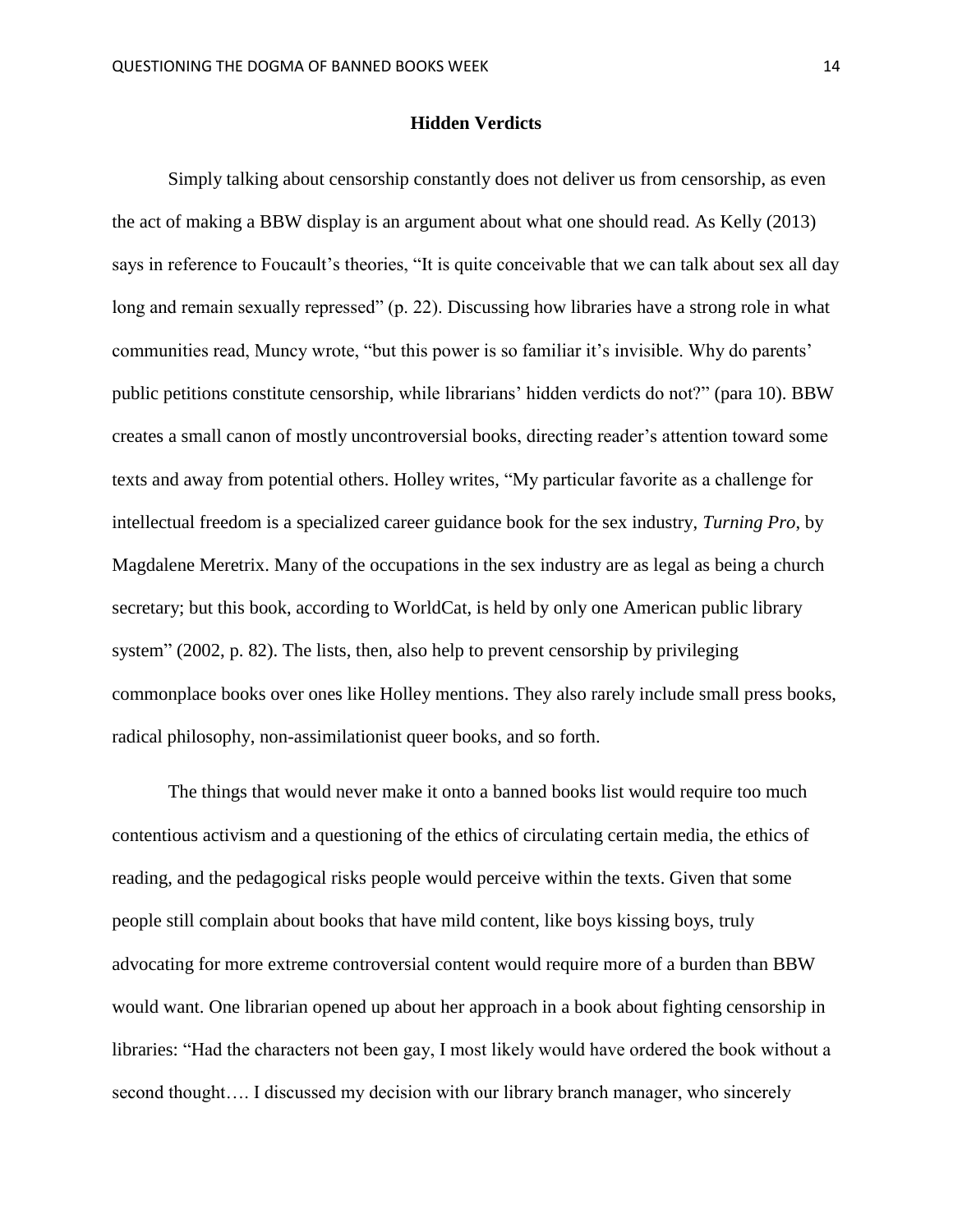thanked me for not selecting the title. She agreed that we did not need to invite a challenge…" (Kaney, 2012, p. 15). Some have noticed this trend in libraries silently avoiding things that are too controversial for fear of having to actually defend a decision or simply because they themselves are offended. Lee (2001) noted: "As is often the case, books that have a 'radical' political agenda are not particularly welcome in libraries." (p, 17). Kidd (2009) addressed this too, writing "A more delicate issue is what we might call progressive censorship, the censorship of materials that are racist, sexist, homophobic, or otherwise out of line with contemporary social and ethical mores… 'the classic liberal dilemma: the responsibility of a democracy to allow free expression to the most repugnant of ideas, even those that deny the very principles of freedom on which that hospitality is based" (p. 200). In other words, the librarian as liberator of information is the construct of BBW, which promote a notion of heroism while also not requiring much heroism. This is not an open gate to knowledge, but is the performance of such.

It is important to have this conversation, as Booth (1988) stated, "Few questions can be more important today than whether or how a democratic society should protect its citizens from harming themselves, without harming them more seriously by infringing upon their freedoms" (p. 27). Even a young Kurt Vonnegut felt that he was not wise enough to play the role of liberator: "Yet Vonnegut admitted that when parents of the students he was teaching in Cape Cod complained of his assignment of Catcher in the Rye, he agreed to change the assignment to Tale of Two Cities. 'My job was to teach,' he explained, 'not to defend the First Amendment.'" (Foerstel, 1994, p. xix). When we create BBW as we have, an "effect" takes place, and this effect is ideologically troubling. Mervteld (2007) argues that

books and libraries gain a symbolic dimension precisely because they can act as a powerful force to shape identity… They become agents (and not just repositories) of cultural memory… Yet, at the same time, the symbolic use of books and libraries as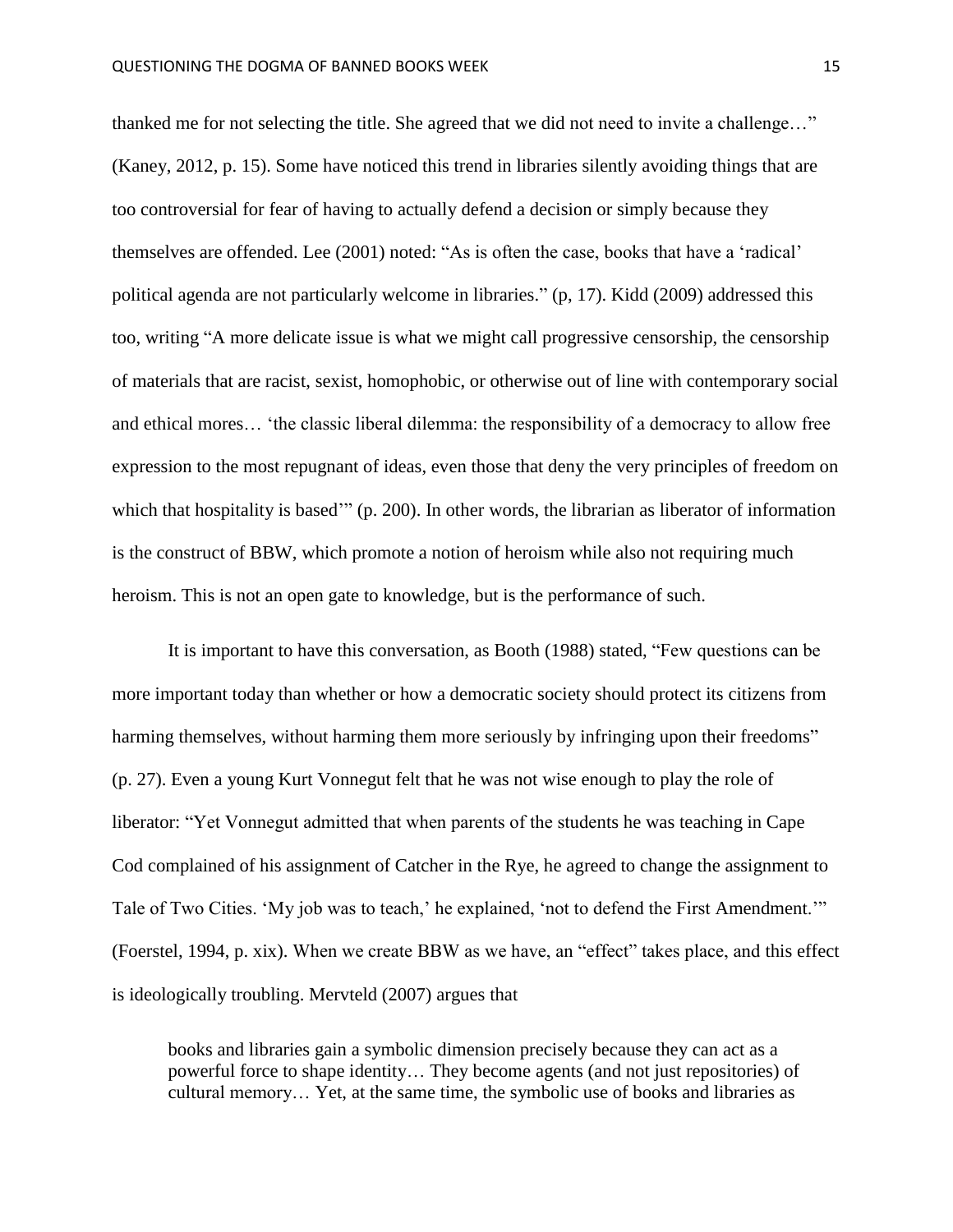ideological weapons makes them vulnerable because ideologies change and communities evolve and reinterpret their past to redefine their identity. (p. 532)

I argue that the performance of BBW is problematic, but in fact, that is not because I think educators, librarians, and professional organizations should be apolitical. Rather, I think we have performed a type of political emancipation and taken so much for granted in doing so, such as what democracy is and what a history of progress looks like. We have also decided that our enemies are random citizens contesting curriculum and circulating books, which is deeply misidentified. I challenge that denials of freedoms are *not* an anachronism, but a current reality. Censorship and lacks of freedom are the norm, but partnering with corporations to promote specific books does no productive work other than creating identities. Walter Benjamin wrote (1976/1940), "One reason why Fascism has a chance is that, in the game of progress its opponents treat it as a historical norm" (p. 257). Lowry (2005) explains, "One of the trump cards of Fascism was, as Benjamin stressed, the incomprehension shown by its opponents, inspired as they were by the ideology of progress. He is thinking of the Left here… Hence his critique of those –the same people—who were astonished that Fascism should 'still' be possible in the twentieth century" (p. 59). There is nothing anachronistic about denying people rights to information and knowledge and there is little evidence to suggest that our democracy in the U.S. is free from such oppressive modes, but BBW risks distracting us from such real instances.

#### References

- Benjamin, W. (2007). Thesis on the philosophy of history. In H. Arendt (Eds.), *Illuminations,* 253-264. New York, NY: Schocken Books.
- "Check it out: A Monthly Publication of the Bozeman Public Library." (October 2012), www.bozemanlibrary.org.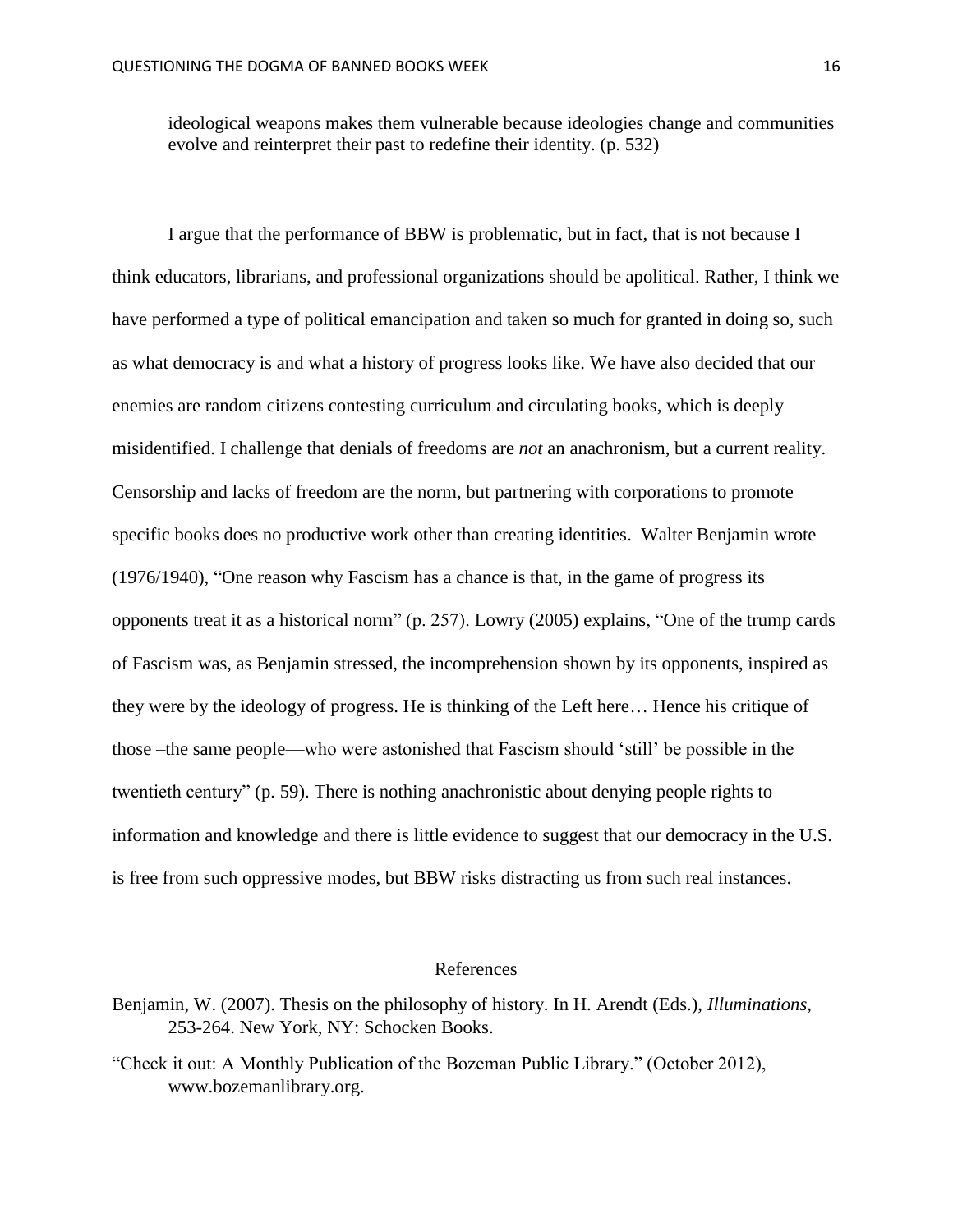- Doyle, R.P. (2016). 2015-2016 Books challenged or banned, 2016. https://www.ila.org/content/documents/2016banned.pdf
- Ferguson, C. J. (2014). Is reading "banned" books associated with behavior problems in young readers? The influence of controversial young adult books on the psychological wellbeing of adolescents. *Psychology of Aesthetics, Creativity, and the Arts 8*(3), 354 362.
- Booth, W.C. (1988). *The Company We Keep: An Ethics of Fiction.* Berkeley, CA: University of California Press.
- Blum, R. (1980). *Bibliographia.* (American Library Association, Trans.) Chicago, IL: American Library Association.
- Dreyfus, H.L. and P. Rabinow. (1983). *Michael Foucault, beyond structuralism and hermeneutics.* Chicago, IL: Univeristy of Chicago Press.
- Foerstel, H. N. (1994). *Banned in the U.S.A. A Reference Guide to Book Censorship in Schools and Public Libraries.* Westport, CT: Greenwood Press.
- Foucault, M. (1990). *The history of sexuality volume I, the will to knowledge*. (R. Hurley, Trans.). New York, NY: Vintage Books.
- Fullerton, Kelly M. (2012). Banned Books Week. *Blogging in the Library* 78, http://cupola.gettysburg.edu/libinternblog/78.
- Haight, A.L. and C.B. Grannis (1978). *Banned books 387 B.C. to 1978 A.D.* New York, NY: R. R. Bowker Company..
- Haight, A.L. (1955). *Banned books: informal notes on some books banned for various reasons at various times and in various places*. New York, NY: R. R. Bowker Company.
- Haight, A.L. (1970). *Banned books: informal notes on some books banned for various reasons at various times and in various places*. New York, NY: R. R. Bowker Company.
- Higgins, L. (October 2008). Annoyed librarian takes ALA to the woodshed." https:illionoisfamily.org/education/annoyed-librarian-takes-ala-to-the-woodshed/.
- Hoffman, H. (1958). *Booksman's manual: the complete guide to modern & classical literature in print with biographical & critical information.* New York, NY: R.R. Bowker Company.
- Holley, B. (2012). Random ramblings- does the focus on banned books subtly undermine intellectual freedom? *Against the Grain* 24(6), 82-83.
- Hubbard, M. A. (2009). Banned Books Week and the freedom of the press: using a research collection for campus outreach. *College & Research Library News* 70(7) 390-415.
- Joyce, S. (2017). Past, present, and pornography. *Victorian Studies* 59(3), 466-467.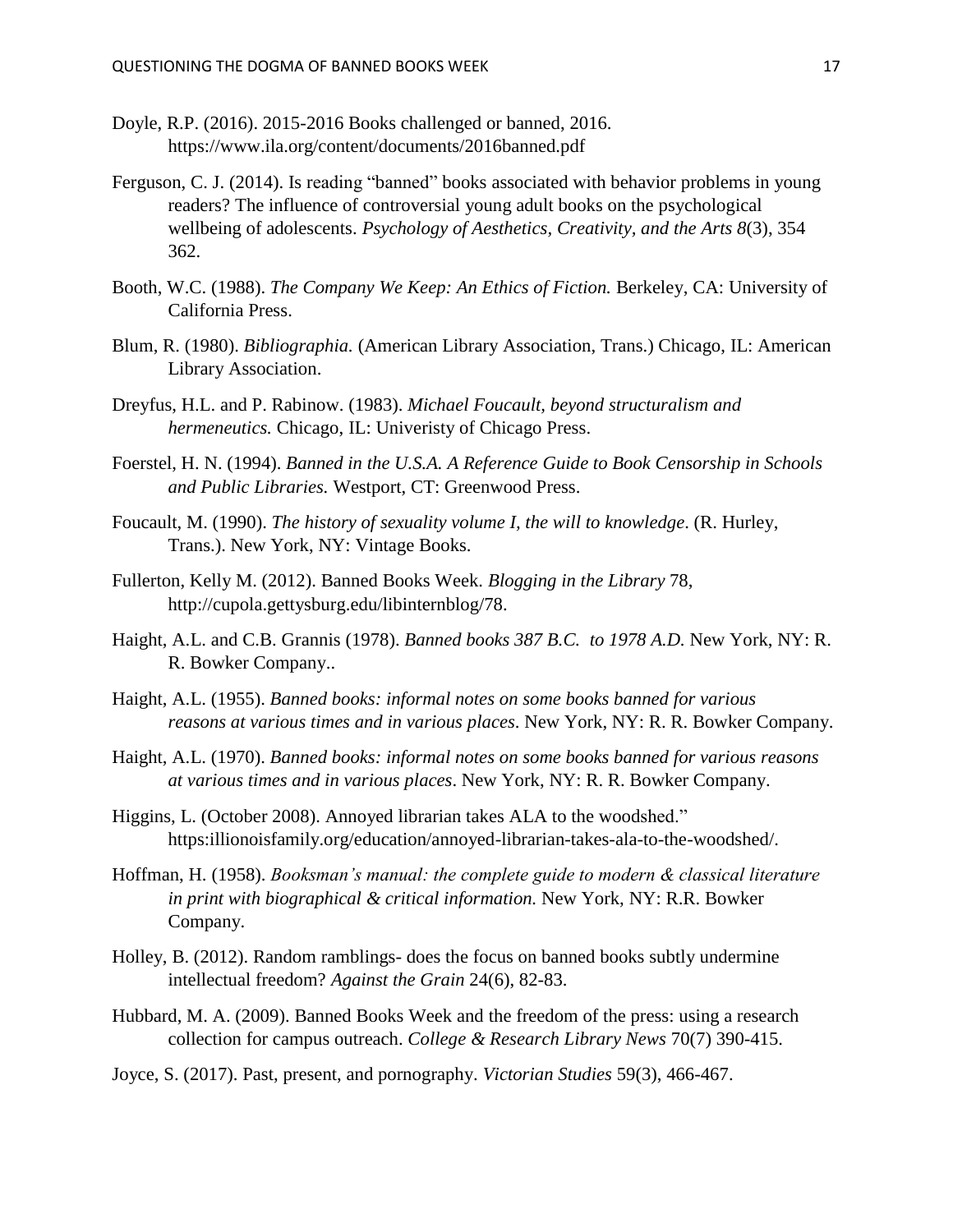- Kaney, P. (2012). If I don't buy it, they won't come. In V. Nye & K. Barco (Eds.) *True stories of censorship battles in America's libraries* (14-19). Chicago, IL: American Library Association.
- Kaplan, A. G. and B. Debrick (2009). Banned books, blocked bytes. *Children and Technology* 7(2), 56-58.
- Karolides, N. J., Ma. Bald, and D. B. Sova (2005). *120 Banned Books*. New York, NY: Checkmark Books.
- Kelly, M. G. E. (2013). Foucault's history of sexuality volume I, the will to knowledge Edinburgh: Edinburgh University Press.
- Kent, B. (2011). Literary criticism and the recovery of banned books: the case of Kate O'Brien's Mary Lavelle." *Ariel: A Review of International English Literature 41*(2), 41-74.
- Kidd, Kenneth. "'Not Censorship but Selection': Censorship and/as Prizing." *Children's Literature in* Education 40, no. 3 (2009): 197-216, doi: 10.1007/s10583-008-9078-4.
- Koehler, W. (2015). *Ethics and values in librarianship: a history*. New York, NY: Rowman and Littlefield.
- Laine, Carolee. *Book Banning and other Forms of Censorship*. Minneapolis: Abdo Publishing, 2017.
- LaMarche, P. (2013). WWKD? In Banned Books Week? He'd celebrate reading! *Orland Park Public Library (Illinois),* http://dc.uwm.edu/orland\_park\_library\_challenge/1.
- Lee, E. (2001). Almost banned books: a brief history. *Counterpoise 5*(2), 16-20.
- Lewis, M. (2013). Why I banned a book: how censorship can impact a learning community. *College & Research Libraries News* 74(7), 368-369, doi: https://doi.org/10.5860/crln.74.7.8980.
- Long, S. A. (2006). Banned Books Week: a celebration of intellectual freedom. *New Library World* 107(1220/1221), 73-75, doi: 10.1108/03074800610639058.
- Lowry, M. *Fire alarm: reading Walter Benjamin's "on the concept of history.* New York, NY: Verso, 2005.
- Marshall, J. D. (1999).Performativity: Lyotard and Foucault through Searle and Austin. *Studies in Philosophy and Education 18*(5), 309-317, doi: https://doi.org/10.1023/A:1005272607727.
- Middleton, S. (1998). *Disciplining sexuality: Foucault, life histories, and education*. New York, NY: Teachers College Press, 1998
- Muncy, M. (September 25, 2009) "Taste: Finding Censorship Where There Is None." *Wall Street Journal*